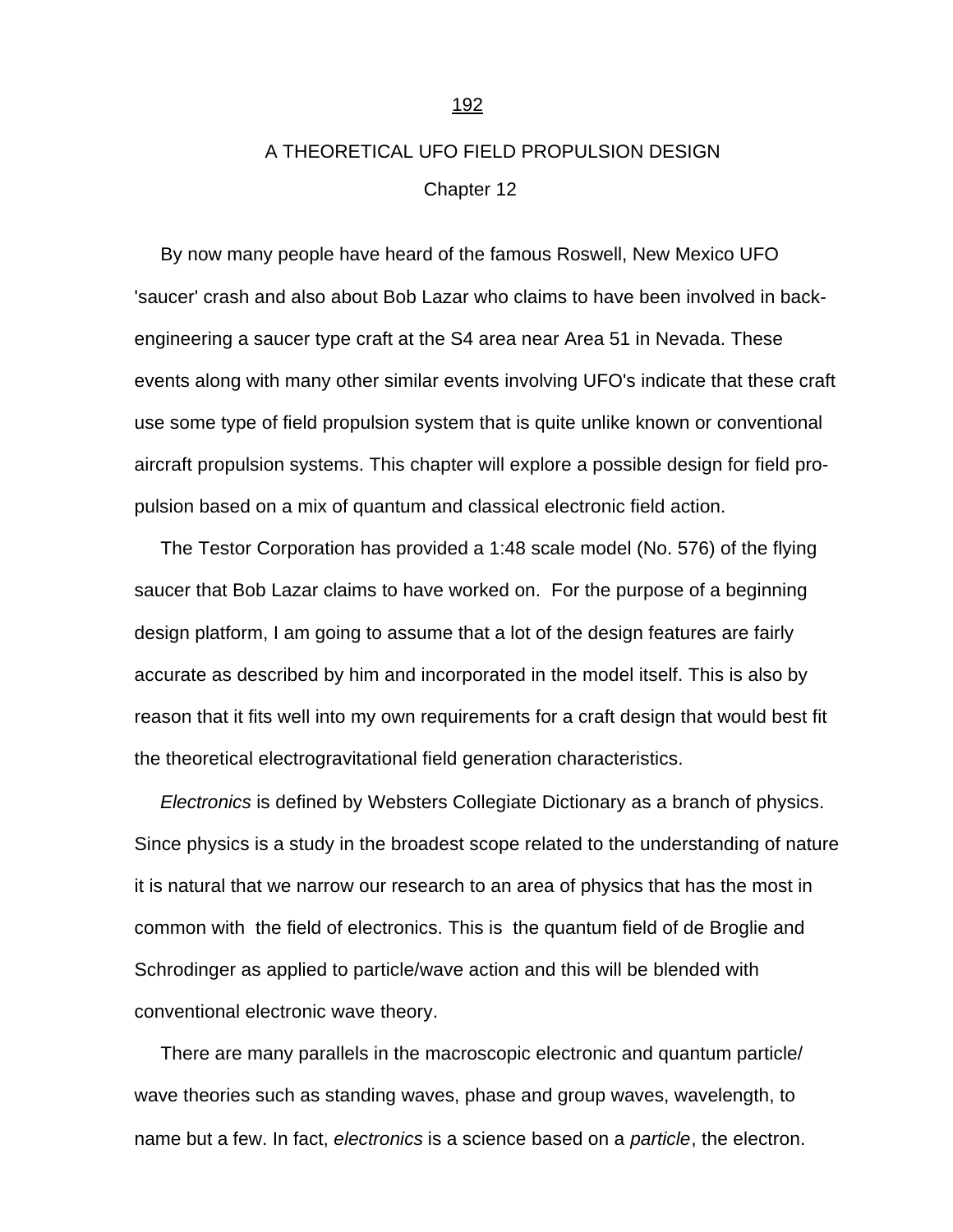The first consideration towards building a field propulsion system would likely be to allow for it to have a very strong field. Now most electromagnetic fields radiate so that in order that a strong field be achieved, it also must be fed a continuous amount of energy in the form of power from a reliable source. This has many drawbacks. If a field radiates, it tells everyone in the vicinity that you are there. Further, it is very wasteful concerning the loss of power to free space.

 A good way to build a strong local non-radiating electromagnetic field is to build it as a standing wave. The electromagnetic standing wave field does not radiate. Also, very intense fields may be achieved since the field may be allowed to build through the use of flywheel *kicker* action that adds power to the returning wave at just the right time. This action would be repeated until the voltage/current peaks and nodes achieve the desired amplitude. If the shorted-end version of transmission line were used to produce standing waves, the current would be maximum and the voltage minimum at the shorted end of the line. Further, if we now rotate this shorted end about the location of the input of the line such that the short travels 360 degrees around the input to the transmission line, a saucer shape is the result. Therefore, the E-field is the defining shape for a saucer even if there is no body apparent. See figure #12 below for clarification.



(Saucer shape is natural result)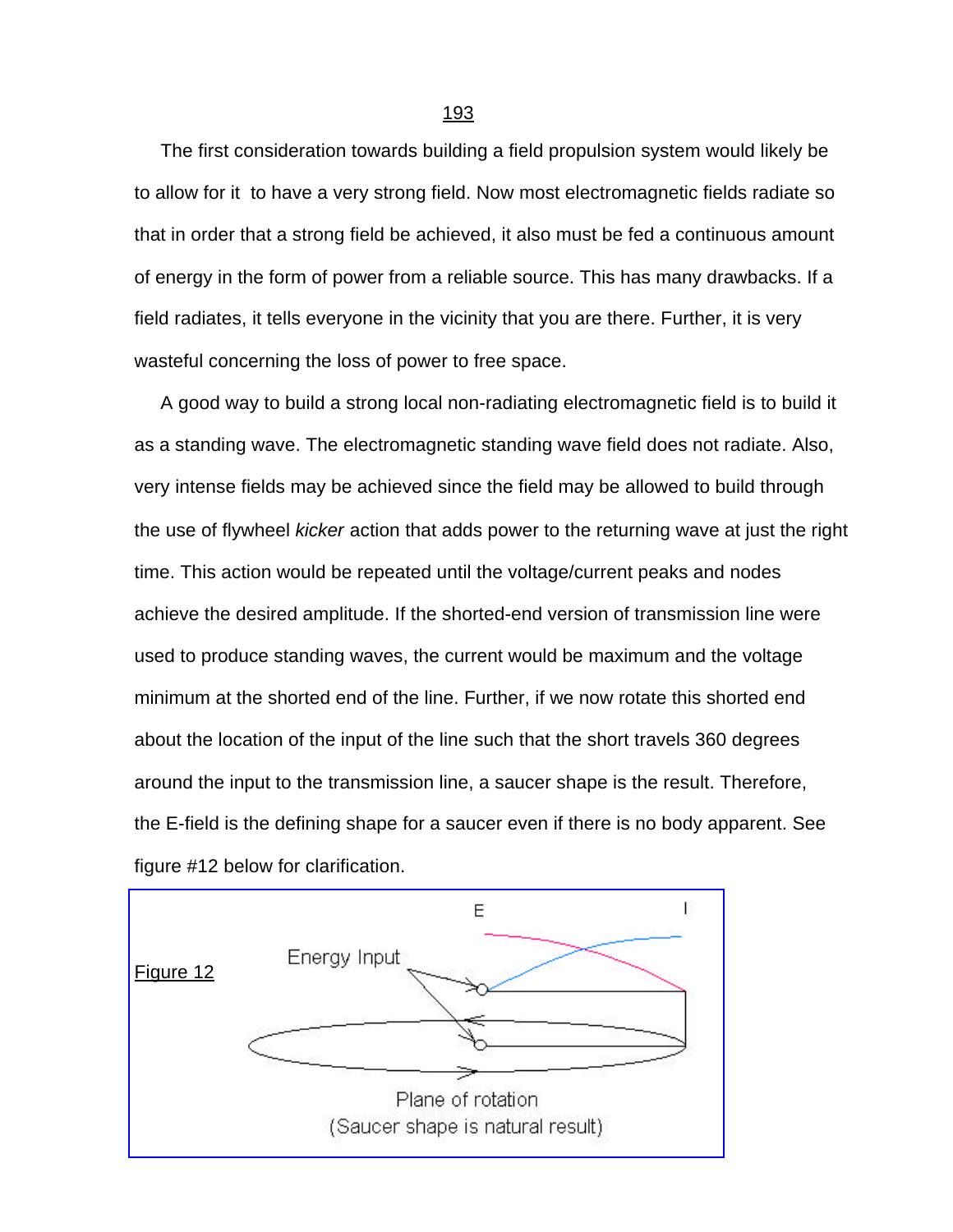A standing wave field that has a large E field will tend to ionize the air at the surface of the craft, causing it to glow. (E is volts in this case and I is in amps.) Of further interest is that in my previous work I defined mass as the result of quantum standing waves. Therefore, a craft surrounded by such a field may be likened to a very large particle. As such, it may be acted on by David Bohm's information potential and act as a quantum particle subject to non-local action, acted on by remote quantum actions and instantly displaced to other locations in space.

 Equation (334) on page 190, (this book, "Electrogravitation As A Unified Field Theory"), is repeated below as equation (336) to show that **mass** may be directly related to the **field** characteristics as described for the UFO above.

336) 
$$
m'' = \frac{2 \cdot \Phi_0 \cdot i \cdot LM}{V_{LM}^2}
$$
 where  $\Phi_0$  has the units of volt x time.

 Then, mass is equivalent to volts x time x current all over the square of velocity. More specifically, the square of the magnetic quantum velocity  $V_{LM}$ . We will return to a direct application of this velocity later as we set the standing wave field in motion around the surface of the craft. (In the same plane of rotation as figure 12 shows.)

 I ask the reader to imagine that the top and bottom of the craft is now divided into 12 segments and that these segments are equivalent to electromagnetic power transmission waveguides that are capable of coupling to the surface of the craft the waves contained within each waveguide. Further, the power in these waveguides is sequentially switched at the speed of light through a small radius such that the much larger radius of the saucer effectively moves in simulated rotation much faster than the velocity of light. This perimeter velocity will be termed the phase velocity,  $\vee_{\mathsf{P}}$ .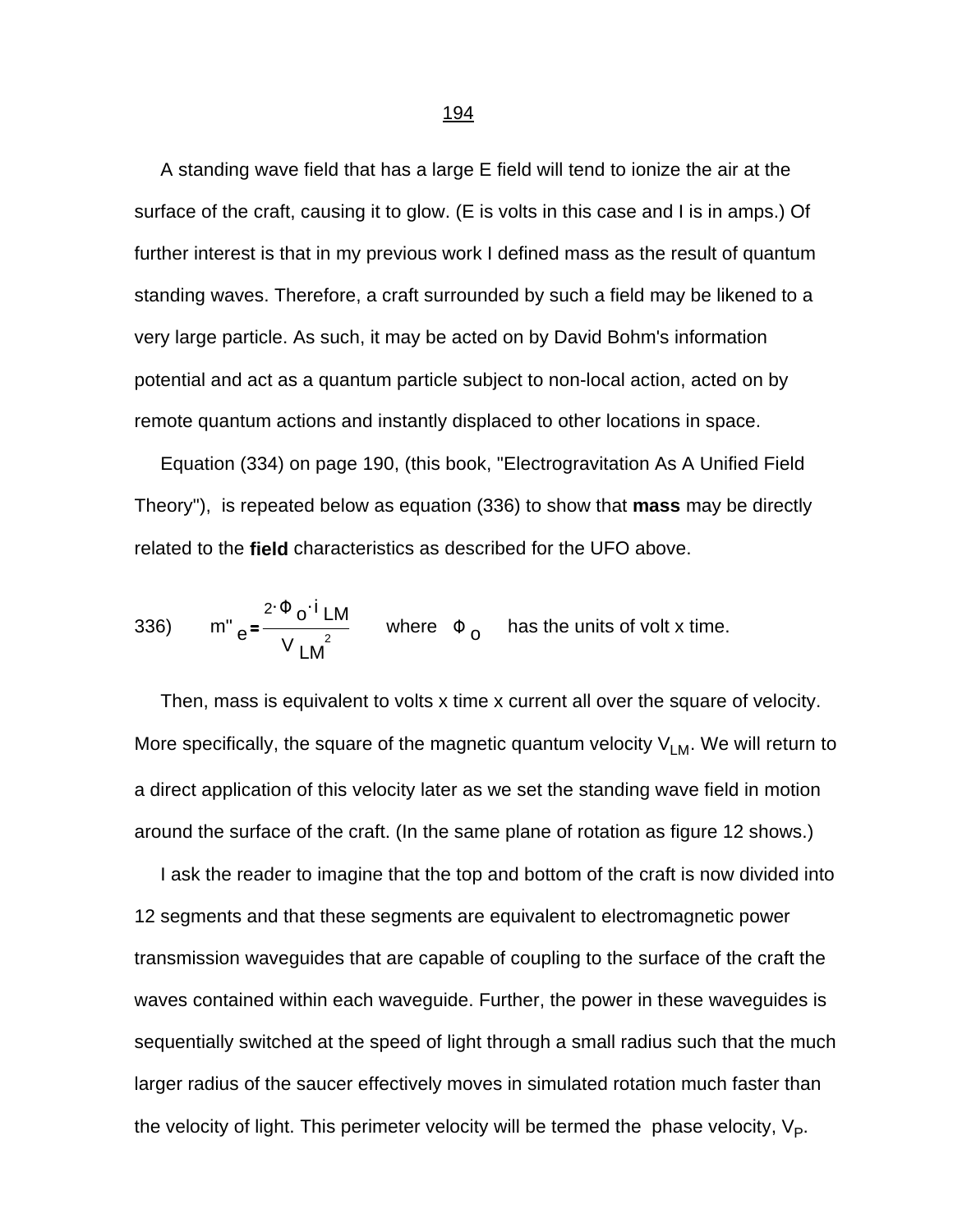The group velocity  $V_G$  is also termed the group velocity  $V_{LM}$ . The terms phase and group velocity are familiar terms both in the quantum and classical wave theory sense. Page 832 of "Modern University Physics"**1** states the formula derived by de Broglie for phase velocity related to the quantum domain as:

337) 
$$
v_p = \frac{h}{m \cdot v} \cdot \left(\frac{m \cdot c^2}{h}\right) = \frac{c^2}{v}
$$
 where v is the group velocity.

The total energy of a particle, mc<sup>2</sup>, is equivalent to hf and thus the frequency of the associated wave is equal to  $f = mc^2 / h$ . Also, the de Broglie wavelength of a particle is  $\lambda = h / mv$  where  $\lambda$  is the wavelength of the associated wave. The resultant phase velocity v<sub>p</sub> = λf. In equation (337), v is the velocity of the particle, which must be less than the velocity of light, c. However, the velocity of the associated phase wave does exceed the velocity of light. This is an accepted quantum physics reality.

 The following is a direct quote from the above mentioned book.**1** On page 603 it is stated, "*a wavefront is the locus of points where the waves have the same phase*, *and the phase velocity is the velocity of propagation of these surfaces of common phase*." On page 833 of the above mentioned book, it is mentioned that Schrodinger considered that it was possible to replace Newtonian trajectories with his wave mechanics. His wave equation is testimony to that belief. His wave equation for a particle is the analogy to Maxwell's equation describing the propagation of light.

**1** Modern University Physics by James A. Richards, Jr., Francis Weston Sears, M. Russell Wher, and Mark W. Zemansky. Publisher: Addison-Wesley Publishing Co., Reading, Mass., Palo Alto, and London. Copyright 1960, 2nd printing Mar. 1964.

----------------------------------------------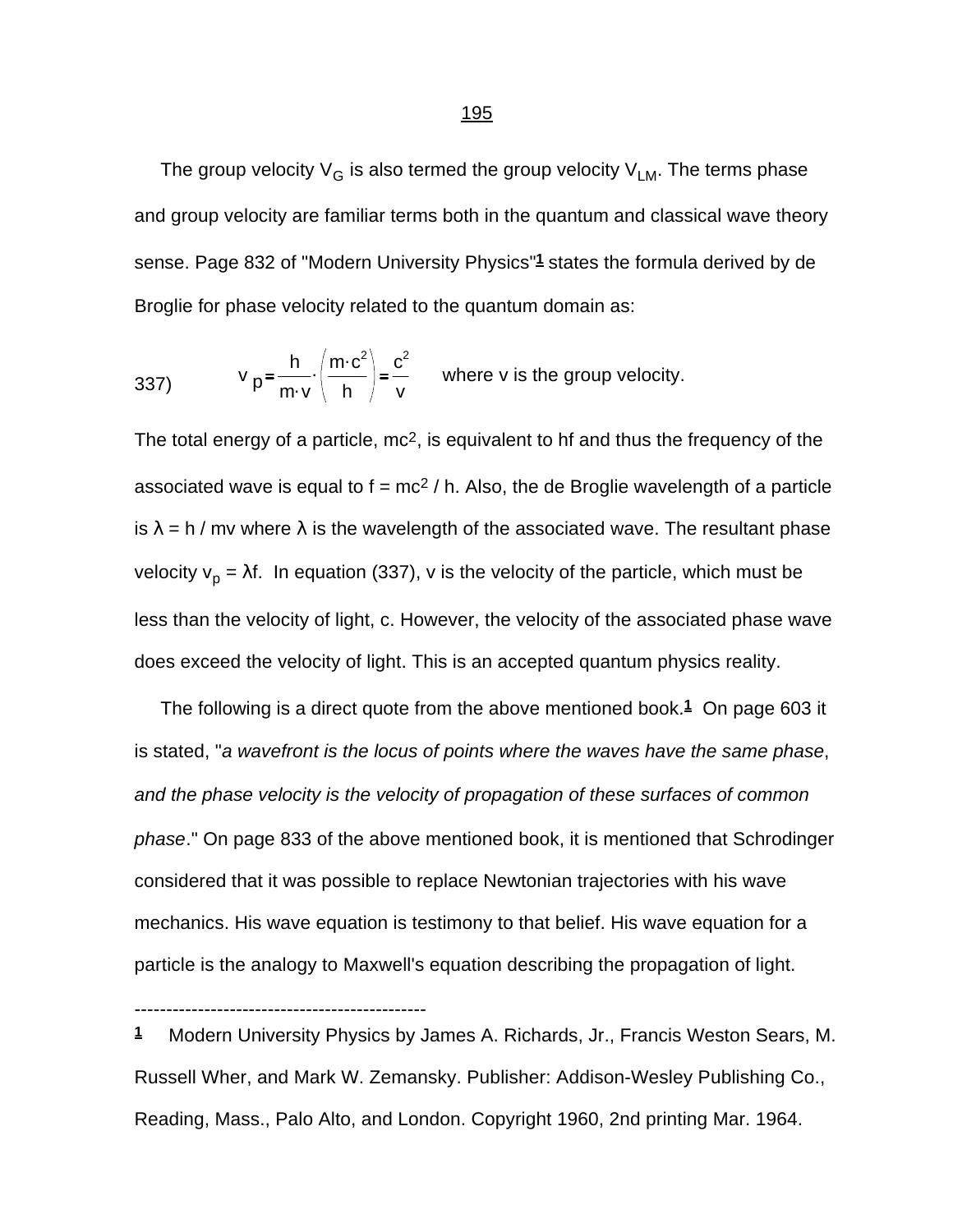Phase and group velocity also occurs inside of a waveguide where the axial group velocity travels down the waveguide slower than the velocity of light while the velocity of propagation at the wall of the guide appears to exceed the velocity of light. Figure 13 below is presented to illustrate this concept.**2**

[Figure 13](#page-0-0)



 The wavefront moves down the guide through distance G which is directly related to the associated group axial velocity  $V_G$  while the wavelength measured across P at the top of the guide is greater than it would be in free space. This is directly associated with the phase velocity  $\vee_{\mathsf{P}}$ . The mathematical expression for these three velocities in the waveguide is expressed by equations 338(a) & (b) below.**<sup>2</sup>**

338) a. 
$$
V_L = V_C = \sqrt{V_P \cdot V_G}
$$
 and, b.  $c^2 = V_G \cdot V_P$   
(Where  $V_G = V_{LM}$ .)

-------------------------------------

**2** Figure 13 and equation 338b are partial quotes from Air Force Manual 52-8, Vol. Two, "Electronic Circuit Analysis", U. S. Gov. Printing Office, Washington 25, D.C., 15th. January 1963.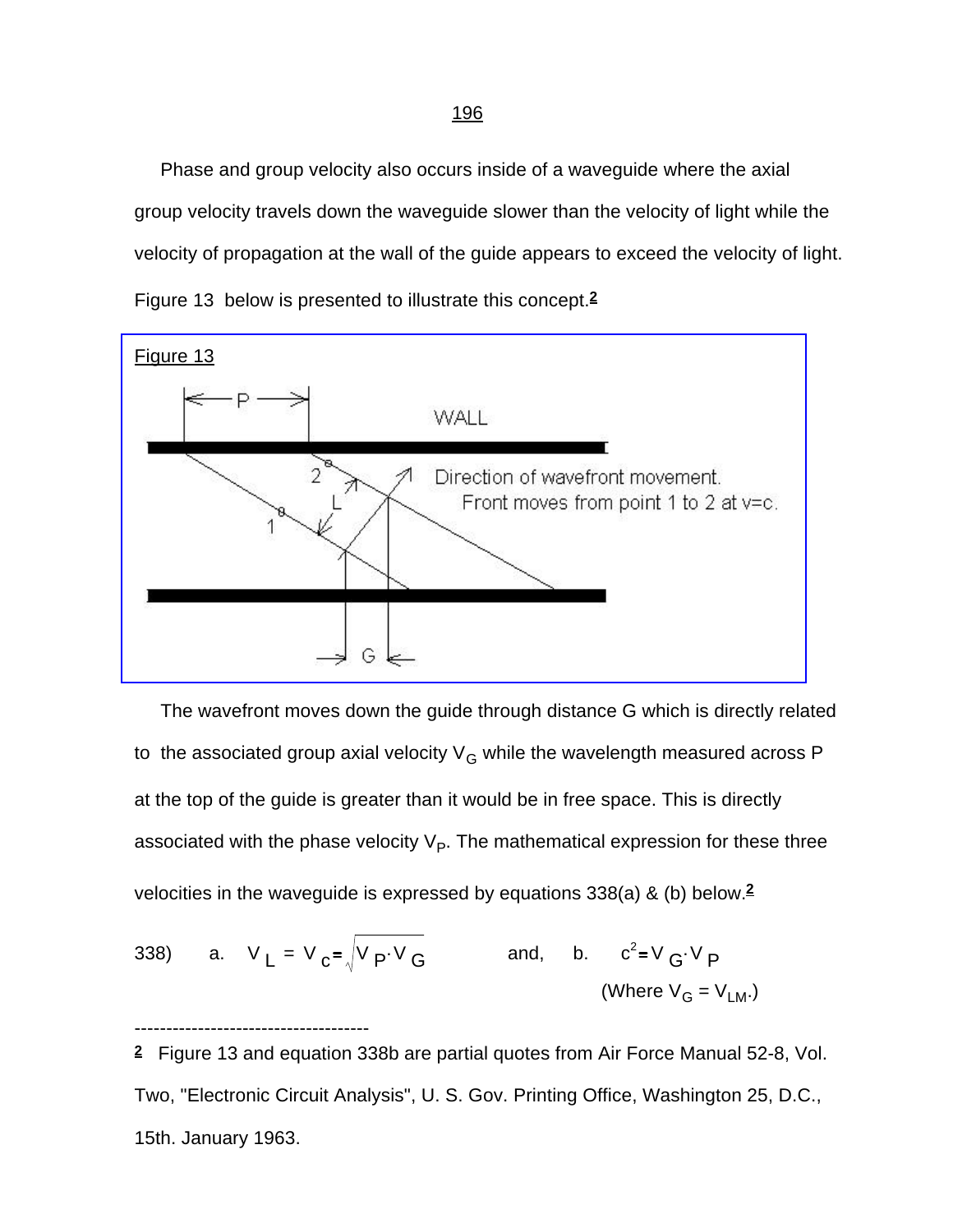Equation (338b) is the same as equation (337) previous which was the statement for a particle concerning its three velocities in quantum space. Therefore, the waveguide case for the electromagnetic wavefront and the quantum particle wavefront must have a very close tie to each other. In fact, it may be possible to harmonize them such that they work together under the action of a properly designed control mechanism.

 The waveguides mentioned previously are arranged radially from near the center of the saucer to the outside perimeter where the maximum current nodes are formed. The input to the waveguides is from a waveguide demultiplexer that switches the electromagnetic energy into each waveguide input in ring fashion. Also, the circumference of the demultiplexer perimeter operates very near the velocity of light in free space. There are no moving parts in the demultiplexer. Switching could be done by transverse magnetic fields from port to port sequentially.

 The control of the sequencer would most likely be done by a preset programmed computer since rapid adjustment and control may be needed to keep the standing waves at the proper magnitude and phase.

 The energy input could come from the antimatter reactor as described by Bob Lazar since the output would be a very fast rise pulse/frequency in the gamma-ray spectrum. A very fast rising electromagnetic photon pulse would allow for the capability of providing a standing wave kicker action into above visible light regions of standing wave frequencies as well as for the fastest demultiplexer speeds possible. (A kicker action is like spinning a bicycle wheel with your hand. The speed is limited to how fast you can move your hand over the circumference of the wheel. A very fast hand motion is equivalent to a fast risetime and thus a faster wheel-spin.)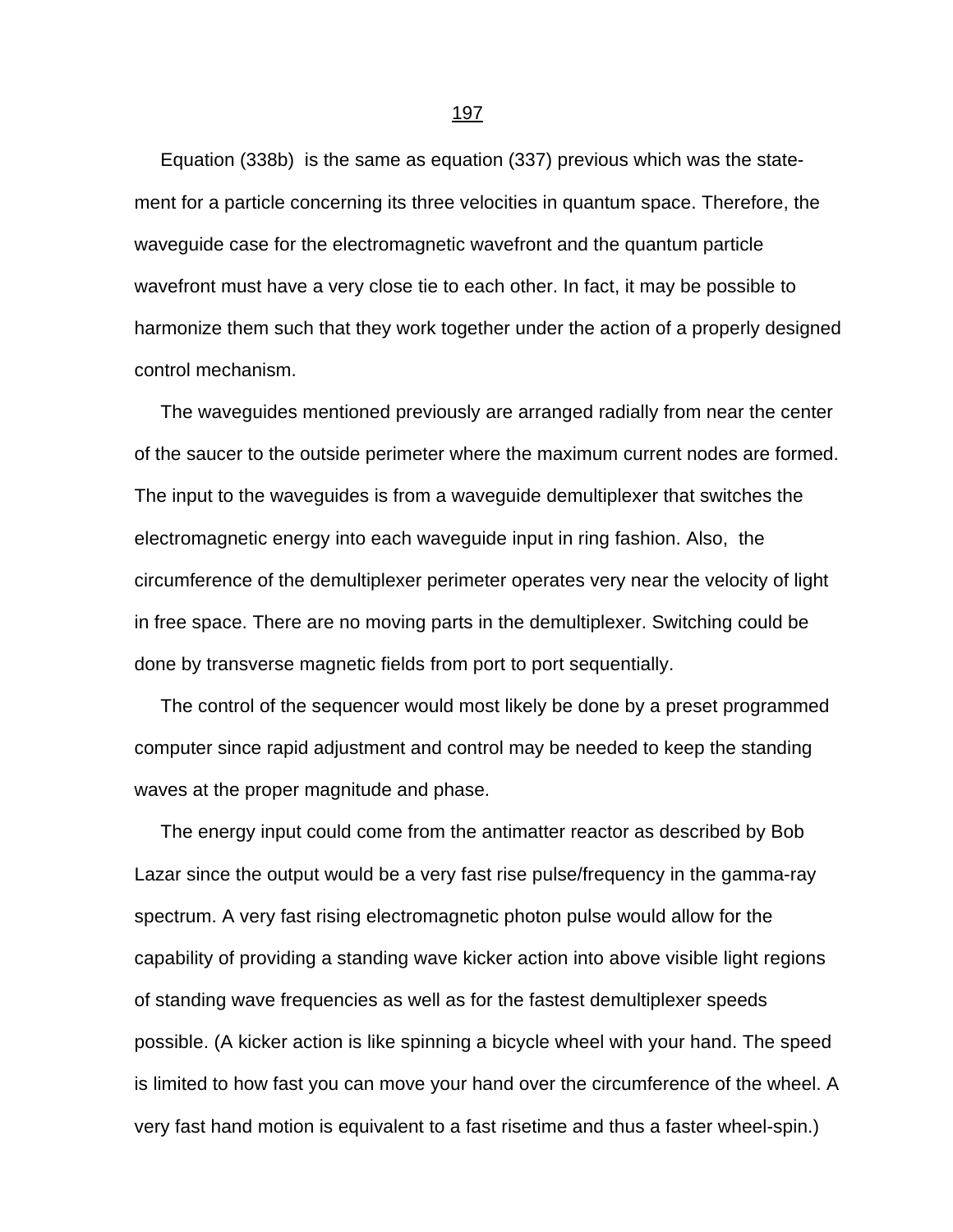Figure 14 below is a sketch of the topside of the saucer showing the waveguides placement.

## [Figure 14](#page-0-0)

The transmission lines are shown exposed but are under an outer metal skin that is a ground plane



Both phase and group waves travel around circumfrance as maximum current nodes. Testors S-4 Area "Sport Model" UFO Reproduced As A Sketch Above.

 Bob Lazar mentions that antimatter is generated from element 115 and reacted with a gas to provide a complete complete annihilation process. This converts the element 115 to element 116. (This of course is a fusion process.) It is also nearly 100% efficient. If true, this would be wonderful to say the least. Unfortunately we do not have access on Earth to element 115 as a naturally occurring element. However, we can produce positron emission from certain elements when those elements are bombarded with protons. These emissions could then react with ordinary gaseous matter to provide gamma-ray bursts of energy.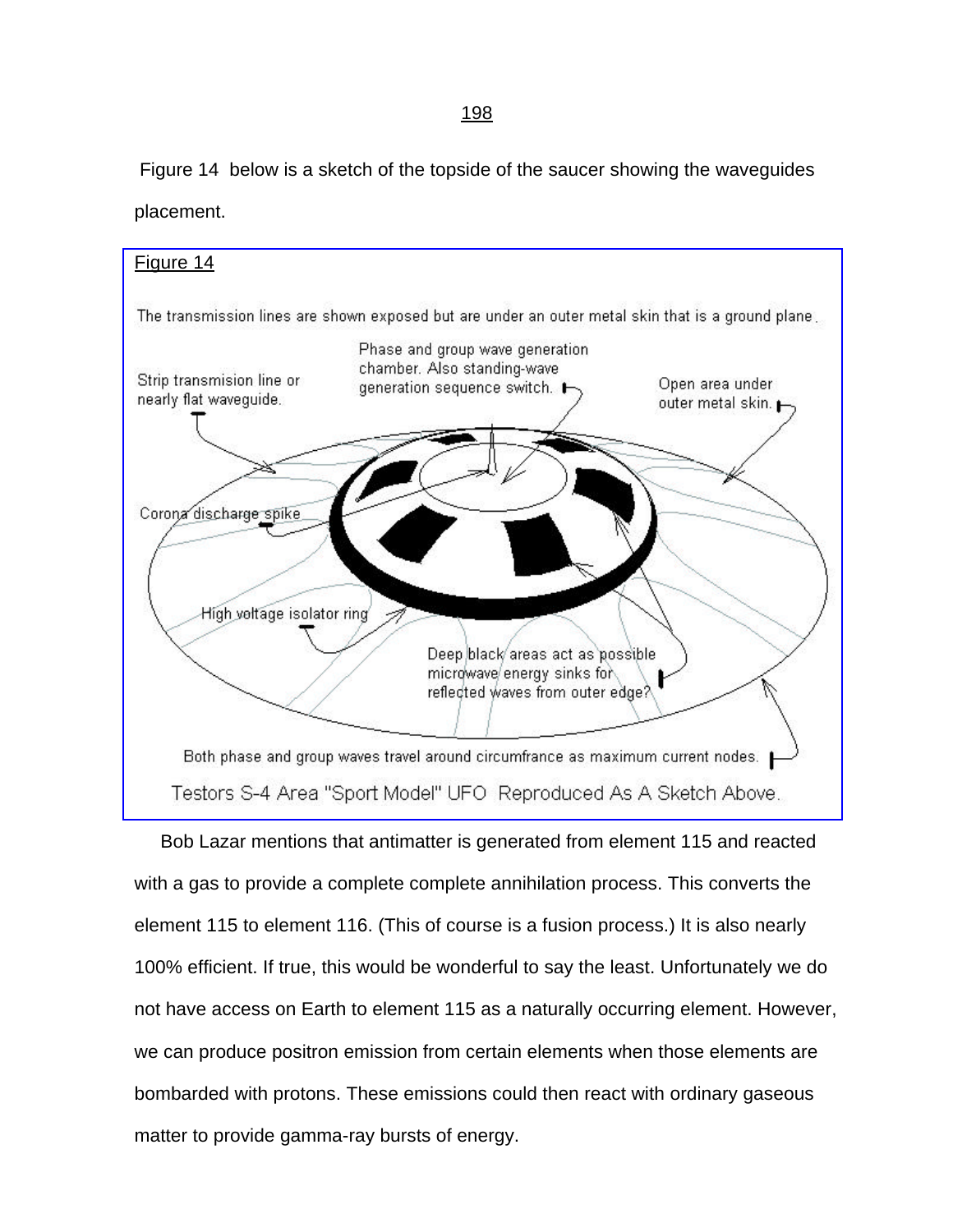The standing waves coupled to the outside of the craft would build in intensity over time to become a very powerful non-radiating field with the general shape and characteristics shown in figure 12 previous. This field is then set in rotating motion around the perimeter of the saucer that would move at an apparent velocity equal to a phase velocity  $\mathsf{V}_\mathsf{P}$  that would then generate the group velocity  $\mathsf{V}_\mathsf{LM}.$  This would be accomplished by *fanning* waveguide demultiplexing as explained previously.

 The apparent motion of the intense pulsed current nodes at the perimeter of the craft would generate a very powerful magnetic field in our real space that would have its field perpendicular to the plane of current node rotation, i. e., vertically if the plane of the saucer were horizontal. This would be attributed to the  $V_{LM}$  wave. It would also generate a magnetic field in phase space. That would be attributed to the phase wave, V<sub>P</sub>.

 One of Maxwell's findings was that the relationship of the E field to the B field could be stated as  $E = cB$ , where c is the velocity of light. (E is in volts/meter and B is in weber/meter<sup>2</sup>.) This can be also shown as  $E^2 = c^2B^2$  by squaring both sides. Now  $c^2 = V_P$  x  $V_{LM}$  so that we can arrive at an expression for two values of B. One in real space and one in imaginary space. Equation (339) below is the result.

Real Imag  $339$  $e^2 = (V \text{ L} \text{M} \cdot B \text{ L} \text{M}) \cdot (V \text{ P} \cdot \text{B} \text{ P})$  (We assume E to be controlled.)

Now, If we hold E in the standing wave to be controlled and 'set' then as  $V_{LM}$  and V<sub>P</sub> move away from c, (refer to equation 338(b),  $\mathsf{B}_{\mathsf{LM}}$  will increase and  $\mathsf{B}_{\mathsf{P}}$  will decrease. Again, the increase in  $B_{LM}$  is dependent on the saucers current node switching rate around its perimeter which is equivalent to phase velocity,  $\mathsf{V}_{\mathsf{P}}.$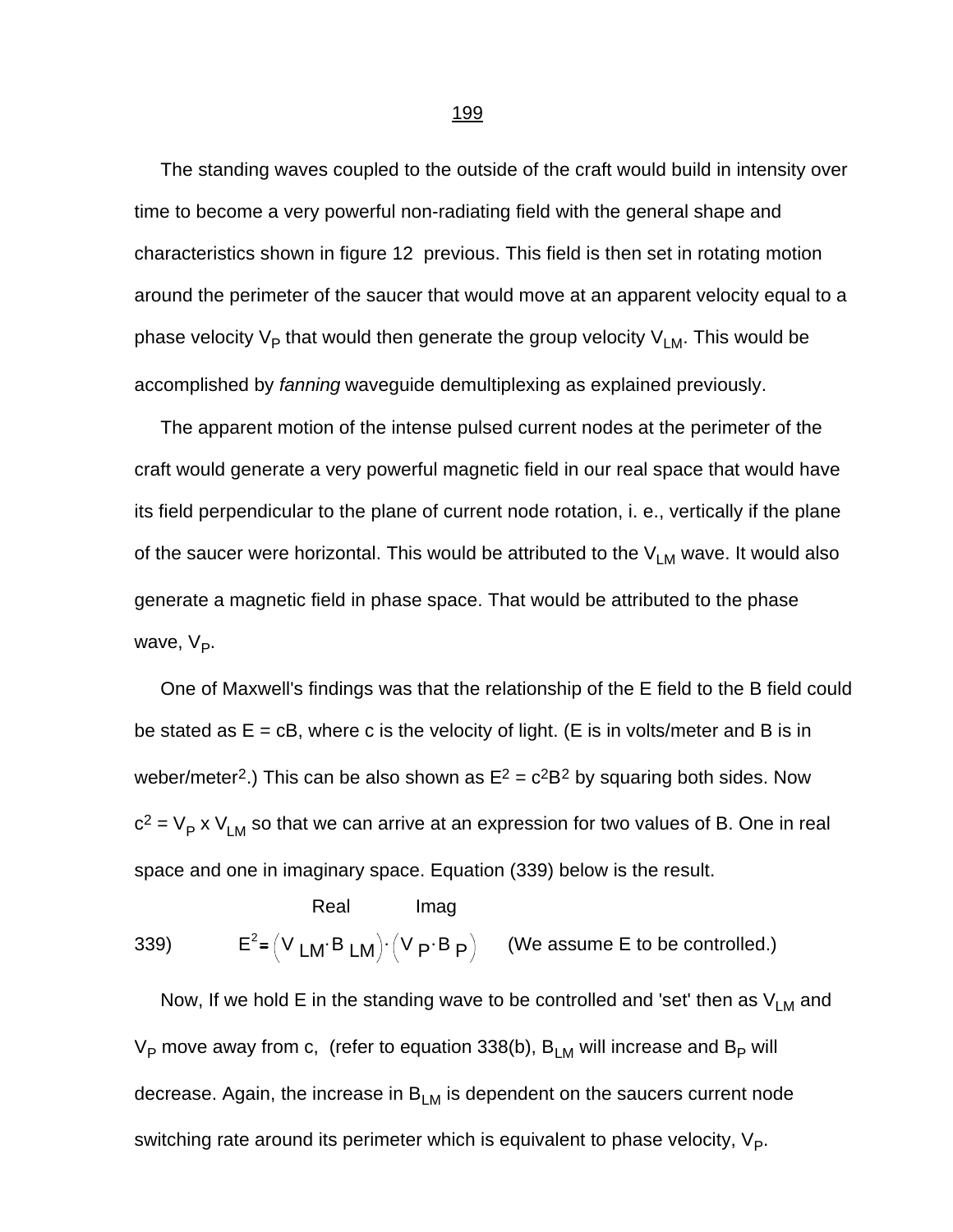$B_{LM}$  will increase due to the fact that current is charge per unit time. The high charge density at the current nodes being switched faster around the perimeter of the saucer represents a charge velocity  $\vee_{\mathsf{P}}$  increase and thus a  $\mathsf{B}_\mathsf{LM}$  field increase due to the higher charge per unit time. As far as the space around the saucer is concerned, it 'sees' the current nodes at the end of the waveguides as regions of high charge density. Further, these regions being switched sequentially around the perimeter is seen as current.

 The frequency/switching rate around the perimeter of the saucer is much faster than the frequency related to the standing-wave ΔE-field frequency. This forms an equivalent phase wave velocity  $\mathsf{V}_\mathsf{P}$  which will thus have an associated group wave velocity V<sub>G</sub> in the same direction. Note that V<sub>G</sub> < c < V<sub>P</sub> always.

This  $B_{LM}$  field forms a torus around the perimeter of the craft with the strongest portion of the field being through the center of the saucer. There is another B field on the surface of the saucer, associated with the voltage standing waves ΔE which extend from the corona discharge spike (top center) to the perimeter of the saucer at each switched current node.

 This additional B field is parallel to the surface of the saucer and forms circular B field rings that build in intensity as they become closer to the top of the saucer where the changing E field has its maximum potential and rate of change. This second B field is the result of the fact that a changing E field generates a changing B field 90 degrees to that ΔE field and vis versa. This second B field is also 90 degrees to the  $B_{LM}$  field which is perpendicular to the surface of the craft. The second B field is defined as the ΔB field.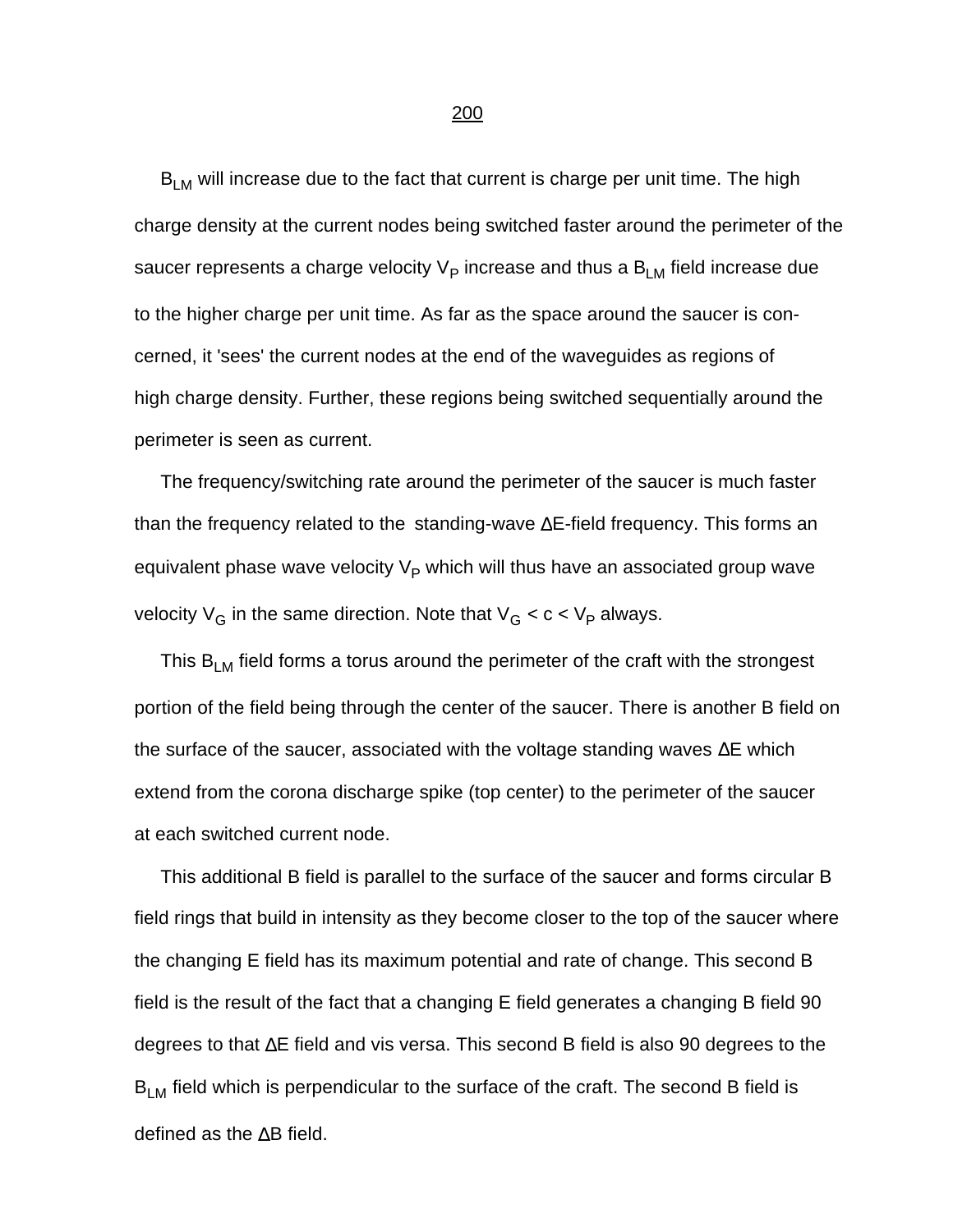Equations (337) and (338b) previous present the possibility that there is a strong parallel between the group and phase velocities in waveguides and quantum particles. In fact, it is therefore postulated that space may create a waveguide shape around quantum particles and further that the transfer of quantum energy and information via quantum *waves* will follow many of the same rules as waves do in a conventional electronic waveguide. Page 39, equation (89) of this book gave the equation for the quantum ohm constant in terms of the derived electrogravitational inductance and capacitance. This formula is repeated below as equation (340).

340) 
$$
Z_Q = \begin{vmatrix} L_Q & \text{or,} & Z_Q = 2.581280560 \cdot 10^{04} \cdot \text{ohm} \\ C_Q & \text{or,} & Z_Q = 2.581280560 \cdot 10^{04} \cdot \text{ohm} \end{vmatrix}
$$

This equation is a standard transmission line impedance formula that is related to waveguides also. This again strongly suggests that the quantum ohm constant is directly related to waveguide-like parameters and spatial geometry. The quantum ohm is to the wave nature of particles as the free space resistance is to electronics of the waveguide and transmission line theory of today. There exists a direct link between the two which is expressed as equation (341) below.

 $341)$ 2·R  $_{\text{Q}}$ · $\alpha$  where R<sub>S</sub> = 376.7303129 ohm = standard constant.

Thus, the free space resistance,  $R_S$  , equals two times the quantum Hall ohm times the widely applicable quantum fine structure constant. Also, a direct link is established between electronic and quantum space by the quantum fine structure constant. Therefore, the phase and group velocities around the perimeter of the saucer form a spatial waveguide for both the quantum and classic waveguide action.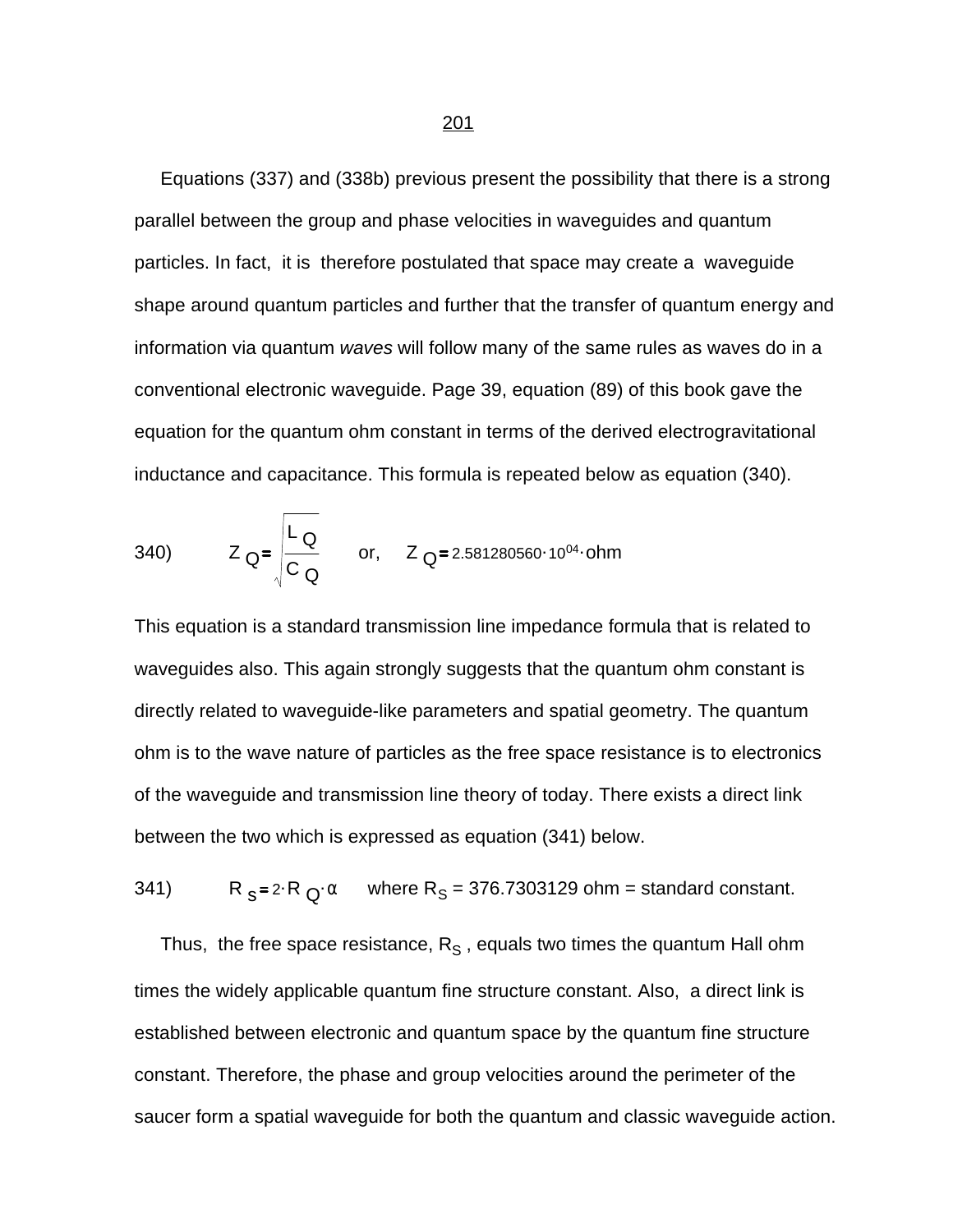Page 11-16 of the book in reference 2, page 196 previous, contains a very interesting set of waveguide equations that contain expressions that in part strongly resemble the Lorentz transform expression from special relativity. These are shown next as equations (342) and (343).

342) First, 
$$
\frac{V_{G}}{V_{C}} = \sin \cdot (\theta) = \sqrt{1 - (\frac{\lambda}{2 \cdot B})^{2}}
$$

B is the inside wide dimension of the waveguide and  $\lambda$  is the wavelength in free space inside the waveguide.  $V_G$  is the group velocity and  $V_G$  is the velocity of light.

343) And also, 
$$
\frac{\lambda G}{\lambda} = \frac{1}{\sin \cdot (\theta)} = \frac{1}{\sqrt{1 - (\frac{\lambda}{2 \cdot B})^2}}
$$

Solving for the  $(\lambda/(2^*B))^2$  expression in equation (342) and placing this in equation (343), we arrive at the below equation (344). Note that  $\lambda_G$  is NOT related directly to the group velocity  $V_G$  but is the actual wavelength in the waveguide and is proportional to the phase velocity V<sub>P</sub>. Henceforth,  $\lambda_{\mathsf{G}}$  =  $\lambda_{\mathsf{Guide}}.$ 

344) 
$$
\frac{\Delta \lambda \text{ Guide}}{\lambda \text{ c}} = \frac{V \text{ c}}{\Delta V \text{ G}}
$$
 Where V<sub>C</sub> and  $\lambda_C$  are constants.

Then, since  $\Delta V_G = c^2 / \Delta V_P$ , as  $\Delta V_P$  approaches infinity,  $\Delta V_G$  approaches zero. This causes the wavelength in the guide,  $\lambda_{\text{Guide}}$ , to approach infinity. The point to all of this is that the effective current length around the perimeter of the UFO increases. This will increase the  $B_{LM}$  field. This is readily shown by equations (345) and (346) on the next page that express the flux density  $B_C$  for a flat coil of  $\Delta N$  turns which is the equivalent of the current ring around the perimeter of the saucer.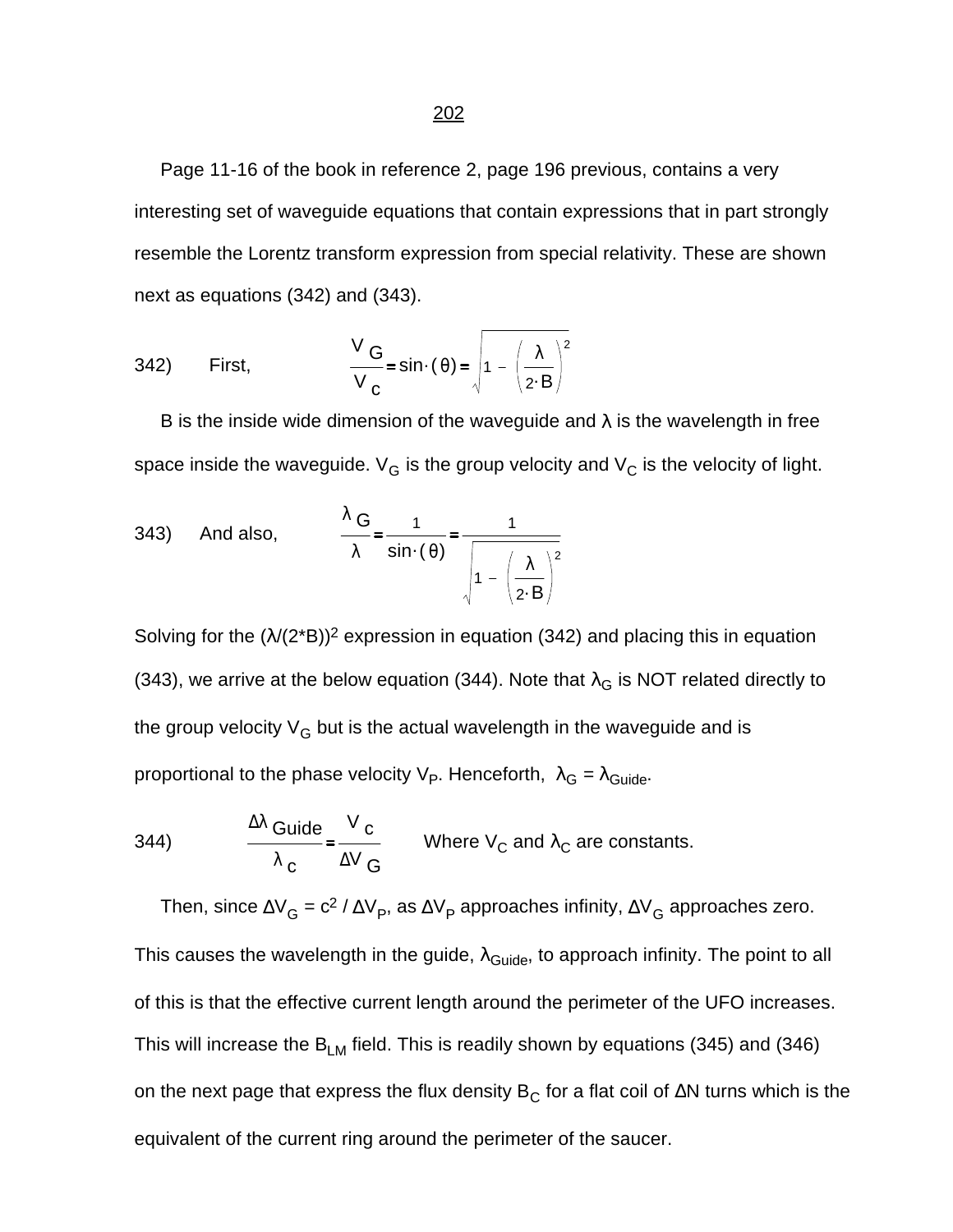345) 
$$
\Delta B_C = \frac{\mu_0 \cdot \Delta N \cdot i_C}{2 \cdot r}
$$
 where, 
$$
\Delta N = \frac{\Delta \lambda \text{ Guide}}{2 \cdot \pi \cdot r}
$$
 and 
$$
i_c = \text{current in nodes.}
$$
  
Then; 
$$
\Delta B_C = \frac{\mu_0 \cdot \left(\frac{\Delta \lambda \text{ Guide}}{2 \cdot \pi \cdot r}\right) \cdot i_C}{2 \cdot r}
$$
 which simplifies to:

346)  $\Delta B C = \mu_0 \frac{d \mu_0}{dt^2}$  $^{\Delta \lambda}$  Guide  $4 \cdot \pi \cdot r^2$  $(Δλ$  is looping perimeter while increasing.)

 Then, according to equation (346) above, not only will an extremely large B field be generated as the phase velocity around the perimeter of the saucer approaches infinity, but the equation itself defines the generation of the increasing current around the perimeter as being dependent on the increasing phase velocity,  $\Delta V_{\text{P}}$ . This is likened to an **acceleration**, which may then be related to Newton's force equation, F = Mass x Acceleration. which by Einstein's equivalence principle is related to  $F = GM_1M_2 / r2$ .

 Since the field around the saucer resembles that of a very large electron, we may be able to apply David Bohm's Quantum Potential (equation 327 of chapter 11) in such a way as to cause the entire saucer (now a macro quantum particle) to go nearly instantly to a new space location. Then a simple phase change instead of amplitude change may instantly affect where the saucer is spatially. This invokes the hidden energy potential, Q, which is part of the quantum construct of the electron.

 Perhaps we can also tap into this vast energy field and use it to power whatever we need. This also may require careful adjustment or Tunguska could happen again. Also, it may be that some of the reported saucer crashes are the result of failures of the saucer field generation mechanism.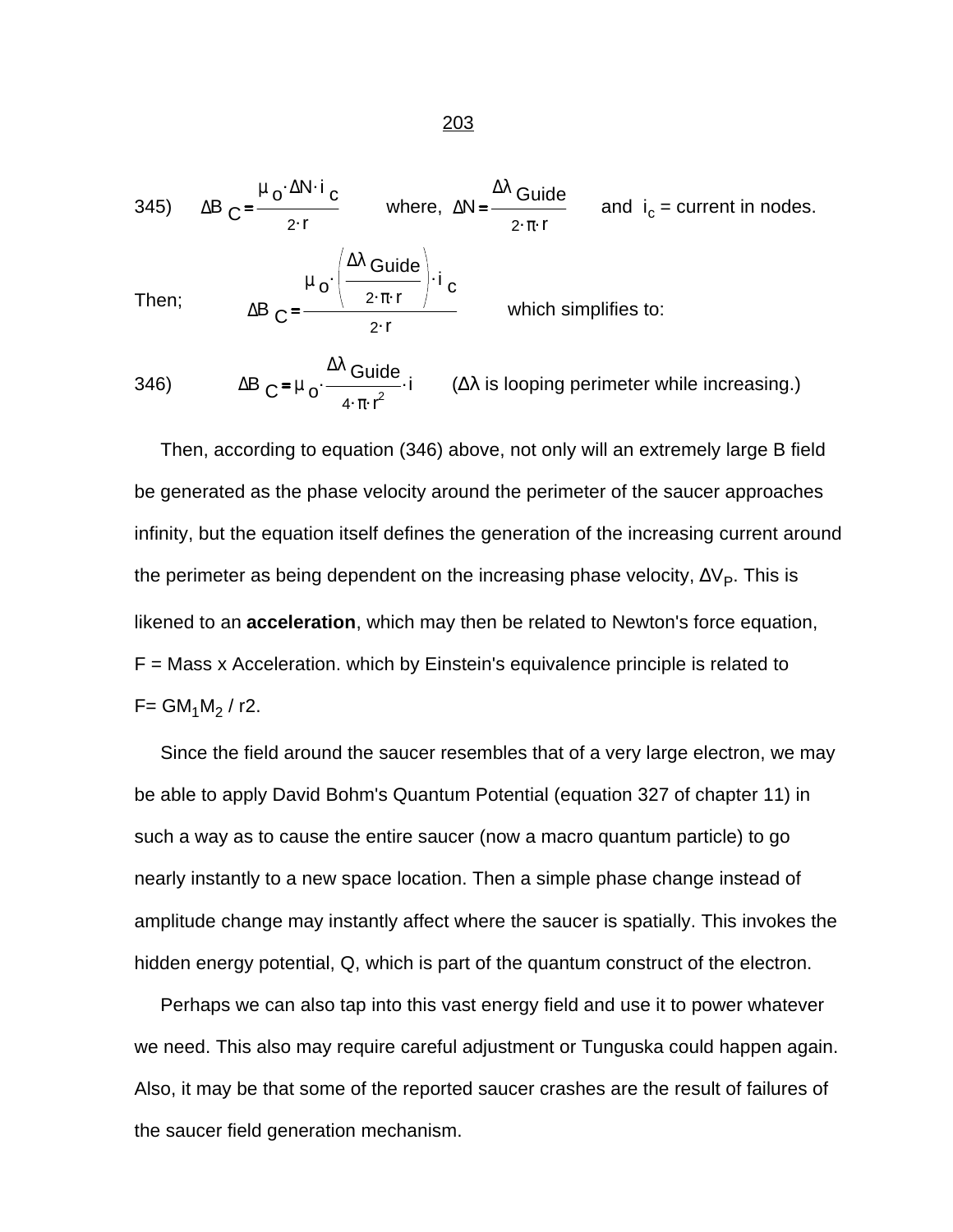204

The Q potential power source is many orders of magnitude greater than anything fission or fusion could supply, gram for gram. (See equation (376) on page 220 where the power density potential was shown to be in the range of 10<sup>29</sup> watts / meter<sup>2</sup>. This is a very large amount of energy.) It is possible by the action of chaos theory or just uncertainty that there may be Tunguska type explosions going off throughout space due to loss of proper information phase. (Verifiable by gamma ray bursts at random locations in space.) Thus a sudden burst of an uncontrollable amount of energy may occur through the quantum Q potential going haywire for an instant. If so, this could have disastrous results on any scale for affected civilizations.

 Since there is suggested by the foregoing theory of saucer field generation a very strong B field, is there evidence through reported sightings of such a magnetic field associated with such craft? The answer is yes. The book, "Project Blue Book",**3** on page 197 stated the following; "*One observer (incident 68) noticed a violent motion of a hand-held compass. If we assume from this that the objects produced a magnetic field, comparable with the Earth's field; namely, 0.1 gauss, and that the observer found that the object subtended an angle q at his position, then the ampere-turns of the required electromagnet is given by:*

347) n. i  $30 \cdot R$  $\frac{\partial^2 K}{\partial \theta^2}$  Where R is the range of the object.

----------------------------------

**3** Project Blue Book, Edited by Brad Steiger, Ballantine Books, 9th. printing, August 1990.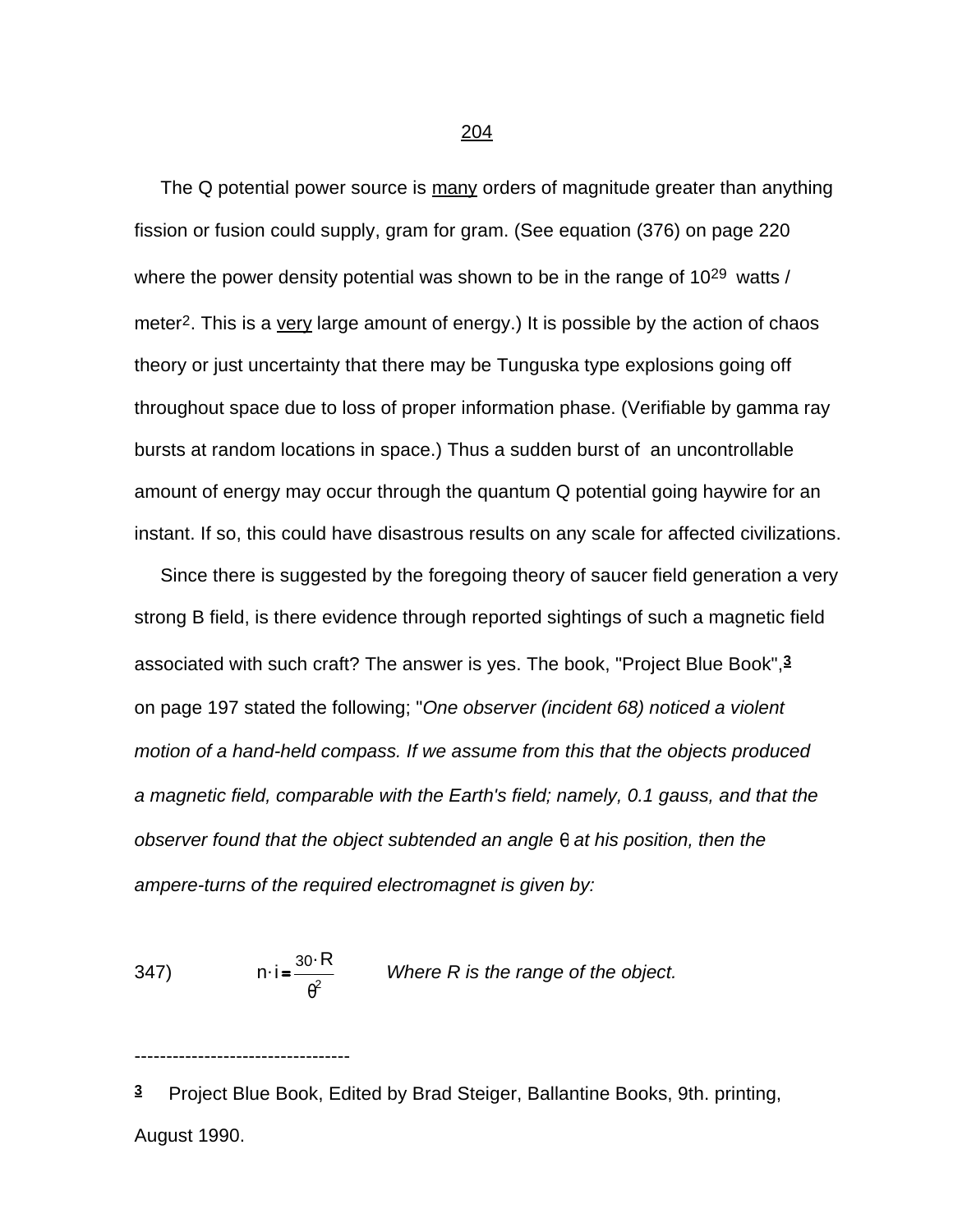*For instance, if R is 1 kilometer and the object is 10 meters in diameter, then ni = 1 billion ampere-turns."* Also is quoted just below the above quote*, "These figures are a little in excess of what can be conveniently done on the ground.*" (A real understatement!)

 Further, there have been numerous instances of cars stalling due to their electrical systems shutting down when near UFO's. A strong pulsating magnetic field, (pulsating since it is alternating between building in strength and then instantly resetting, etc.), can disrupt electrical circuits, period. (Sunspots are strong evidence for this phenomena). UFO field interference has happened to aircraft and even may have contributed to electrical power grid blackouts. Yet, they may not emanate an r. f. electromagnetic signal due to the fact that the  $\Delta E$  and  $\Delta B$  fields are standingwaves.

 The mechanism of the electrogravitational interaction above is presented as evolving from a sequenced current node that is representative of what has been presented before in figure 9, page 145. However, I will now define the force of attraction as a (+) force while a (-) signed force is now defined as a force of repulsion. This will allow for the mechanism of quantum magnetic induction that will cause a force of attraction, much like a regular magnet is attracted to iron or steel. Thus the vector force in system 2 will be in the same direction as system 1 in figure 9, page 145.

 The next page will again present equation (319) of page 180 and a new drawing, figure 15, that will serve to clarify the electrogravitational mechanism. The equation has a shape that suggests wings on either side of the permeability constant,  $\mu_{o}$ .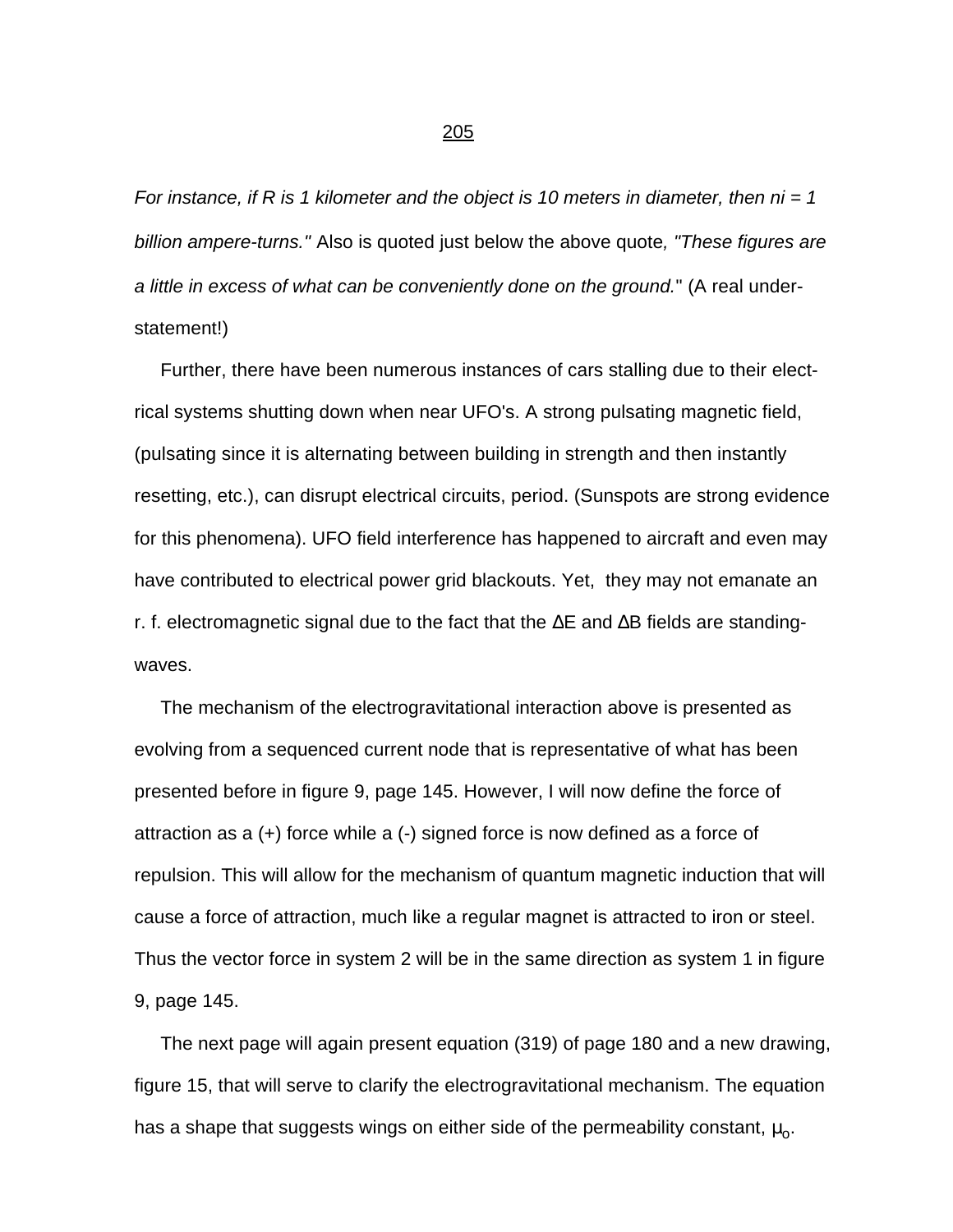

[Figure 15](#page-0-0)



 The above drawing shows that parallel currents attract whereby system 1 causes system 2 to align itself exactly as system 1 is aligned. This is induction of information from system 1 to system 2 and the result is attraction between the two systems through the **A** vectors of each system and the quantum-force constant currents in  $F_{\text{QK}}$ . Next, electrogravitational attraction polarity is redefined on page 207. This will also allow for the simple case of magnetic attraction of a magnet to Iron.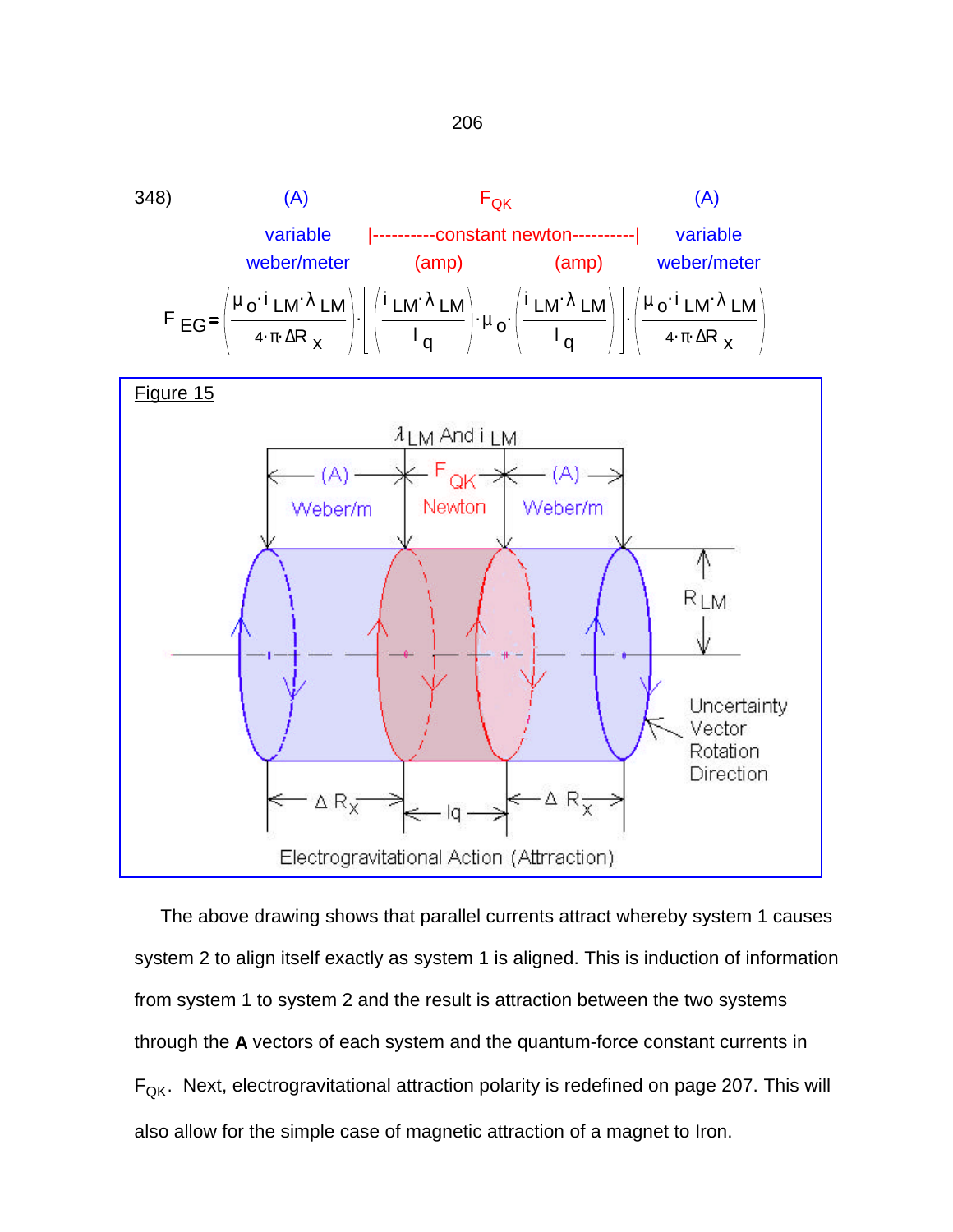The next figure is redrawn from figure 9 on page 145. It shows the case for two-system attraction for each other by information induction from system 1 to system 2. Then, as a result, all related quantum currents are parallel.

[Figure 16](#page-0-0)



System 1, rotation is Z into X. System 2, rotation is Z into X also.

$$
\begin{pmatrix}\n(349) \\
A1 & \coloneqq \begin{pmatrix} 0 \\ 0 \\ 1 \end{pmatrix} & B1 & \coloneqq \begin{pmatrix} 1 \\ 0 \\ 0 \end{pmatrix}\n\end{pmatrix}
$$

 $(350)$ 

$$
A2 := \begin{pmatrix} 0 \\ 0 \\ 1 \end{pmatrix} \qquad B2 := \begin{pmatrix} 1 \\ 0 \\ 0 \end{pmatrix}
$$

Vector cross-product of system 1 is: Vector cross-product of system 2 is;

0 1 0

$$
(351) \quad Sys1 := A1 \times B1 \qquad (352) \quad Sys2 := A2 \times B2
$$

$$
Sys1 = \begin{pmatrix} 0 \\ 1 \\ 0 \end{pmatrix}
$$
  $Sys2 =$ 

The total product of system 1 and 2 will yield the sign of the unit-scale electrogravitational action as:

(353) <sup>F</sup> g1 Sys1.Sys2 or, <sup>F</sup> <sup>=</sup> g1 <sup>1</sup> (+) sign = attraction.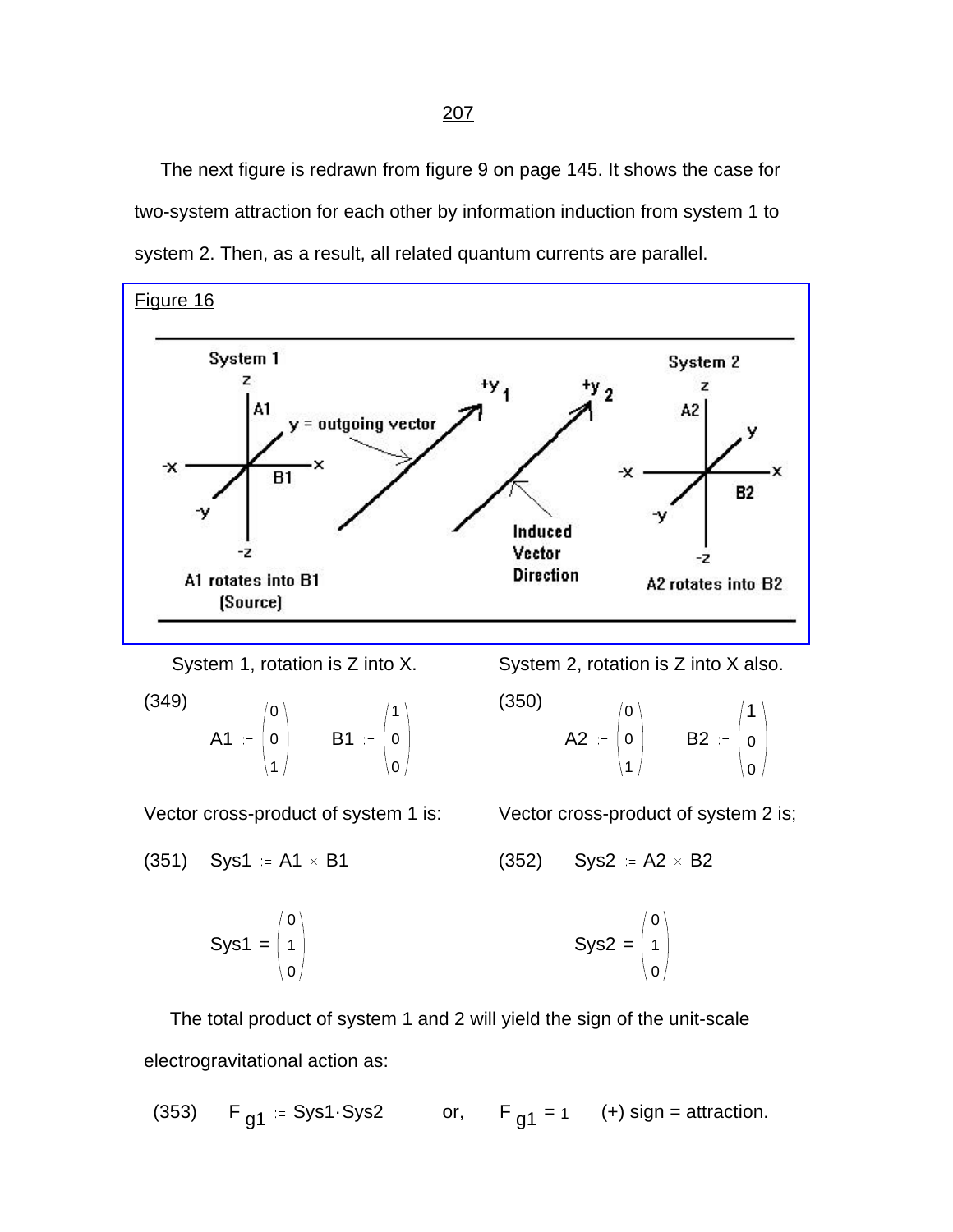So far the area of the saucer has been limited to the upper section and surface. The saucer as described by Bob Lazar also has a central area and a lower section. The central section contained three seats that only persons of small size could sit in and immediately behind each seat was a console that he termed the *gravity amplifier*. The seats and gravity amplifiers were equally spaced in a triangular arrangement around the bell shaped antimatter reaction chamber on the central floor. Extending from this antimatter reaction chamber is a waveguide that leads directly to the upper section that was just previously considered.

 Directly below the central section is the lower section that has 3 cylinders, each of which is connected to its corresponding gravity amplifier console in the central section through a flexible waveguide segment. Inside of each cylinder is 6 ring segments stacked on top of each other where alternate rings have first 6 and then 8 equally spaced knobs of some same purpose. Bob Lazar calls the whole assembly, (central deck consoles and lower segmented cylinders), "gravity amplifier assembles".

 They supposedly cause space to warp in Einstein's General Theory fashion to connect points widely separated in normal space together in curved space and then the saucer simply pops out in a new far away point when space returns to normal.

 My first objection to this interpretation is that all of space would go along for the ride. Also, the energy that would be required to accomplish this feat would be more than is available from any black hole so far observed. This kind of action in the region of our Earth would undoubtedly cause a local disaster, perhaps not only to our Earth but even to our galaxy. I therefore cannot agree with the proposed engineering mechanics as put forth by Bob Lazar.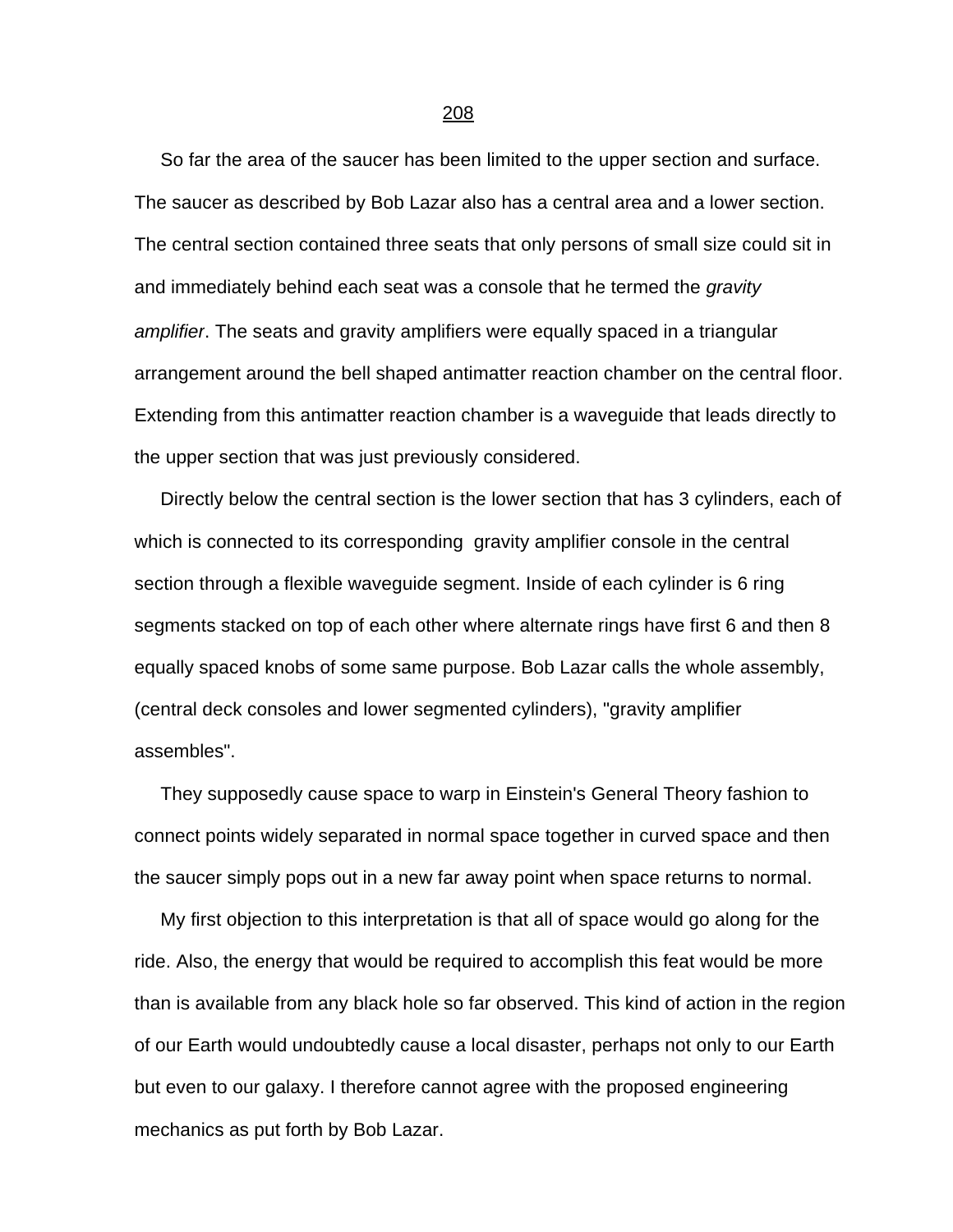I must therefore respectfully suggest that a quantum electronic solution is not only much less destructive of the locale around the saucer, but can provide the maximum force-action concerning the movement of the saucer with a minimum of negative interaction with the local Earth inhabitants. (Not to mention that far less energy is expended to accomplish the desired result.)

 The geometrical arrangement of the 6 ring segments stacked on top of each other where alternate rings have first 6 and then 8 equally spaced knobs is interesting. It may be that this arrangement allows for the building of a force field that is fundamental to the construct of all matter. It is the angle of interaction between the hexagon and octagon arrangement of disks as well as the number of each type, namely three, that points to a very fundamental arrangement that also occurs in molecules.

 The shape and angles between constuant particles in atoms that make up molecules should influence the shape of the molecules. Put another way, the fundamental nature of particle force fields will make their shape apparent through the molecules that they construct. A good example is the water molecule.

 When frozen, the water molecule forms a six molecule ring with the angle between each connection forming 60 degrees. When considered alone, a single atom of Oxygen is connected to two atoms of Hydrogen spaced 120 degrees apart around the atom of Oxygen and the whole forms the molecule of water,  $H_2O$ . This is an indicator of a fundamental shape to the particle field of the electron. If a trine is formed between lines drawn from the center of the saucer to each gravity amplifier, the legs of the trine are separated by 120 degrees. Further, the fundamental integer that may be associated with the construction of the saucer is the number three. (Three-hundred sixty degrees divided by three is one hundred twenty degrees.)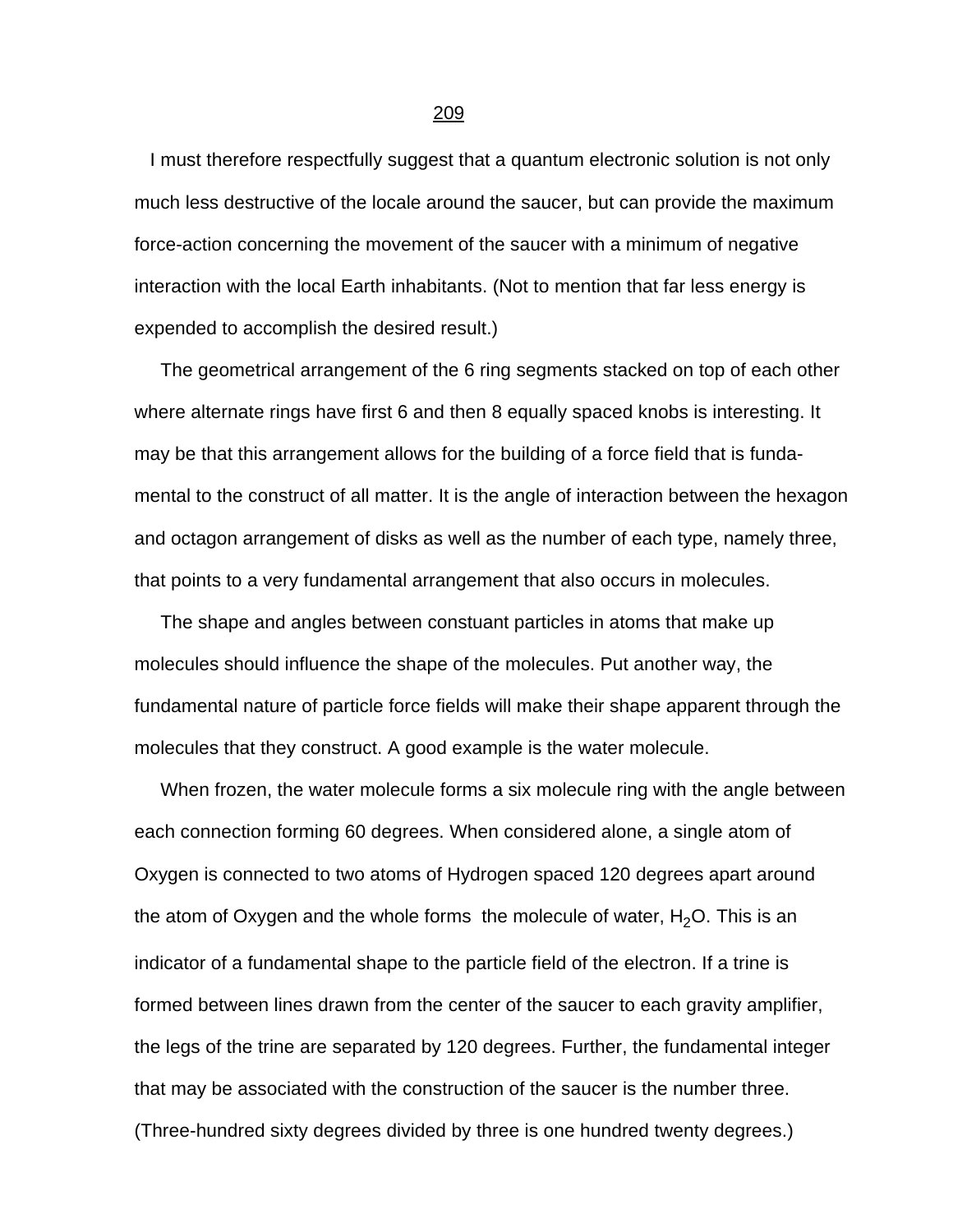Next, if the inside angle of the octagon, (45 degrees), is subtracted from the inside angle of the hexagon, (60 degrees), we arrive at the difference of 15 degrees. Multiples of this angle by integers allows for angles of 30, 45, 60, etc., degrees which likely allows for most angular combinations of molecular configurations. Further, if the appropriate angular phasing is employed between inline stacks of disks in each cylinder in groups of three, a downward projected force field may occure.

 Also, if each gravitational field cylinder were to interact with the adjacent gravitational cylinder and be phased properly, a downward and outward vortexed mass-field may be the result. This could even be phased with the overall electrogravitational standing wave field on the top and bottom surface of the saucer to allow for better control and perhaps for a stronger field in both cases. Each of the "pods" that are located around the disks of each cylinder is most likely a waveguide window that beams out a microwave pulse of energy.

 The phasing and timing of each pod is also likely to be controlled by the console *electronics* located at the other end of the waveguide on the main floor. Proper control may allow for a sharp focus of the mass-beam so that *crop circle*s could be accomplished very quickly. (A little more sophisticated than the Earthbound copycats could ever create and a whole lot faster.) The energy in the beam has a microwave component and could leave evidence of such which the pretenders could not duplicate. (Such as darkened roots, and partially cooked stems.)

 So there we have it. The saucer is constructed to look and act like a very large particle. Secondly, Its construction implies a profound understanding by its creators of the fundamental shape and nature of the elemental force fields associated with the most basic mobile electric particle, the electron.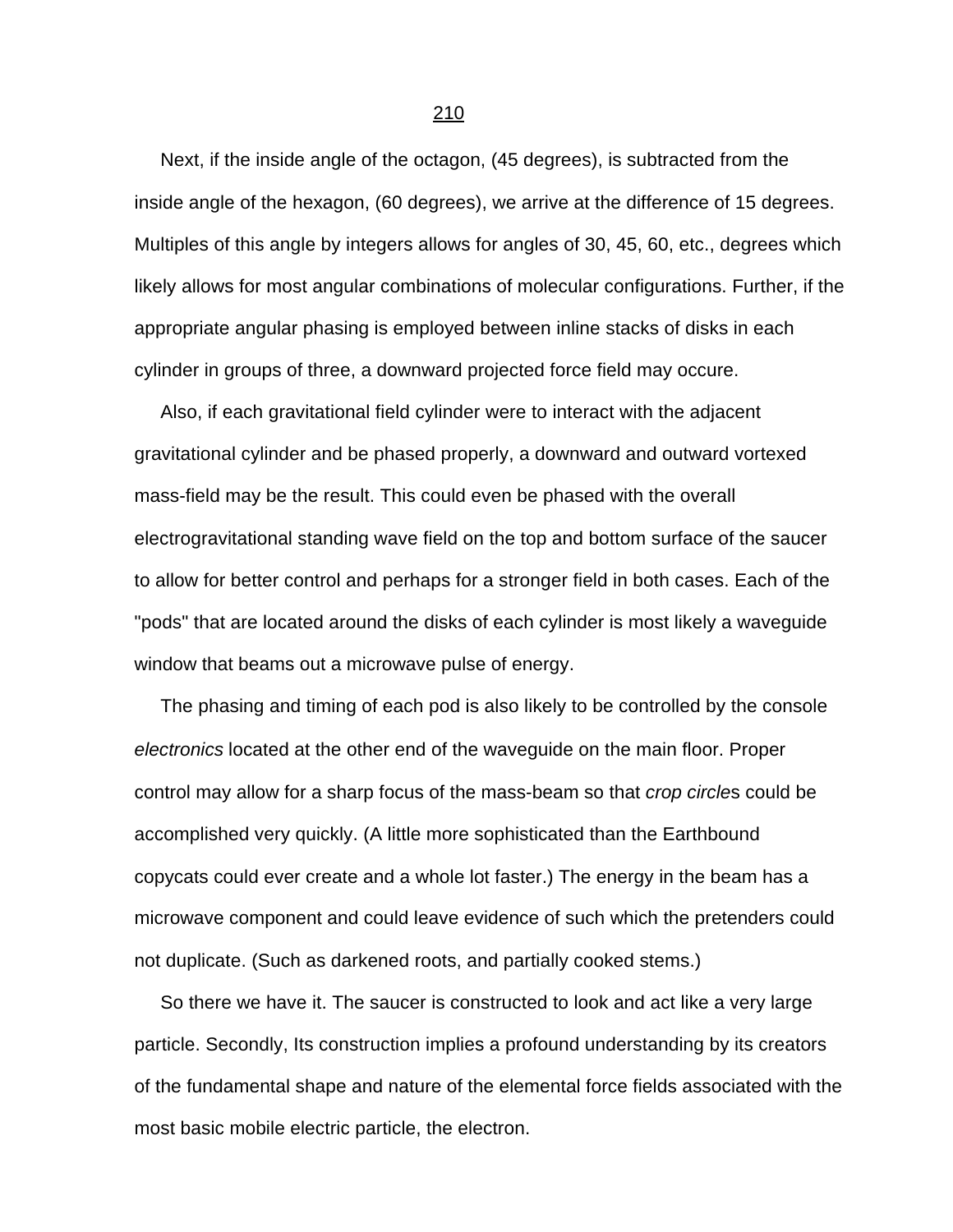What about the occupants who control such a craft? What might their nature be as to their construct? It is doubtful that they are essentially human. They are likely much more in tune with the craft that they operate. It is possible that they are a part of it and it is likewise a part of them. Looking at where they sit, it is possible that they derive energy from their surroundings by induction from the consoles or from the "chairs' that they sat on. This would tend to keep them close to their craft lest they be starved for energy.

 I am reminded of the comment by a firsthand witness to the Roswell crash that claimed that at least three 'aliens' were alive and clutching suitcase-like boxes to their chests. These boxes may have been emergency power sources for these beings. Also, the autopsy film related to that crash showed a rather large squarish 'organ' being removed from the upper torso of one of the deceased beings. Might this be a power pack that was recharged by field induction?

 The idea of *control by consensus* comes to mind concerning the operation by three beings of a craft such as this. The mass field generation system could probably deliver quite a punch if need be. It may not be possible to shield against it. This kind of power in the hands of one being could be harmful, if used improperly. We humans, for instance, have a launch by consensus system for launching nuclear weapons.

 Evidently, the long range plan is not to harm us, or they would have most certainly done it by now. Judging by recorded history, the saucer phenomena has been around for thousands of years. (Not the least of which is recorded in the book of Ezekiel in the Old Testament.) We are evidently being watched by more than a few of these beings and for more than a little while.